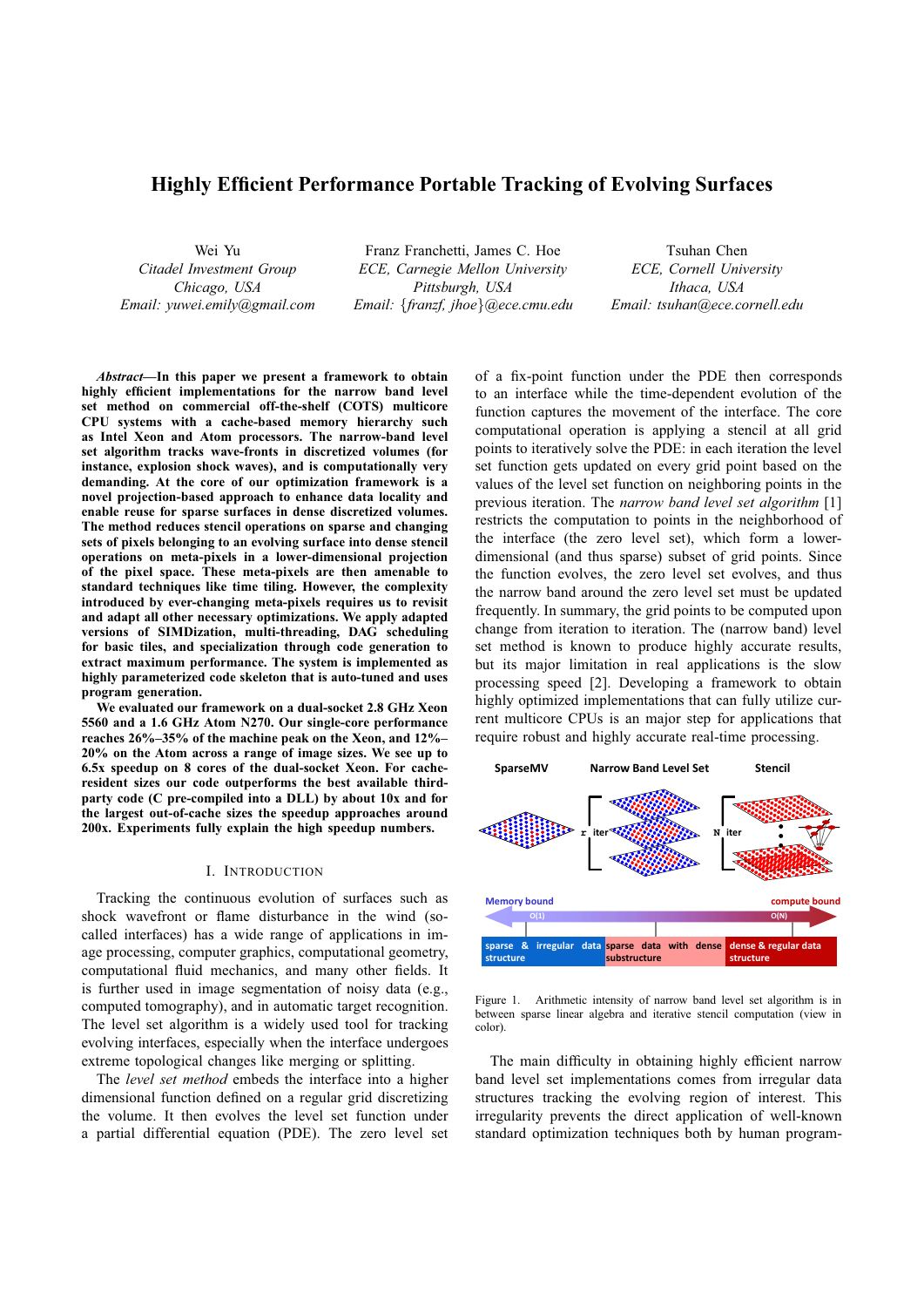mers and by optimizing compilers. However, the algorithm has the potential for reuse and features data parallelism. Its arithmetic intensity lies halfway between sparse matrixvector product and dense stencil computation, as depicted in Fig 1. Thus there is a chance to obtain better solutions than applying standard sparse linear algebra techniques. Unlocking this performance potential requires aggressive optimization and complicated code transformations. Further, the narrow-band level set method has a wide range of algorithmic options and application-specific formulations and tweaks that make it a sizable and important algorithm class that constitute a code pattern. In this paper we pick image segmentation as target application, however, our framework is designed to in principle support the whole class of narrow band level set applications, since the major difference across applications is the actual stencil operation.

**Contributions.** The main contribution of the paper is a framework to obtain highly efficient implementations of the narrow-band level set code pattern on commercial off the shelf (COTS) multicore CPU based systems.

The first and core contribution of our framework is a novel time skewing technique for surfaces embedded in discretized volumes which we call *projective time skewing.* With projective time skewing we achieve locality and reuse for an evolving sparse but contiguous set of grid points that describes a surface which evolves every time step. The method relies on the contiguousness of the surface and enables better performance than achievable with methods addressing stencil operations for general sparse grid point clouds.

The second contribution is the design of a parameterized code skeleton for the narrow band level set algorithm. To fully utilize modern multicore CPUs for this application, many optimization techniques need to be combined: approximation of transcendental functions, SIMDization, multithreading, and low-level code optimization methods like instruction reordering (DAG scheduling) and unrolling. While all these techniques are well-known, their actual application in this particular algorithm is a hard problem. Since the evolving band introduces irregularity and unpredictability, traditionally orthogonal methods become dependent or inapplicable.

The third contribution is an autotuning system that provides performance portability for the narrow-band level set based image segmentation and achieves high performance on modern multicore CPU based systems. Our single-core performance reaches 26%–35% of the machine peak on a single core of an Intel Xeon and up to 6.5x speedup on 8 cores of a full dual-socket Quad-core Xeon system. For cache-resident sizes, our code outperforms the best available third-party code (C pre-compiled into a DLL) by about 10x and for the largest out-of-cache sizes the speedup approaches around 200x.

### II. NARROW BAND LEVEL SET ALGORITHM

In this paper, we use 2-D image segmentation [3] as an illustrative example to explain the level set and its narrow band variation. However, our optimization framework is by no means restricted to this specific application. Other applications with a similar computational pattern but using a different stencil computational kernel or computing on a higher dimensional grid can be adapted to our framework.

**Level set method.** The level set is a function  $\phi$  defined on the 2-D image plane, whose *zero level set* corresponds to the evolving interface. The zero level set is the intersection of  $\phi$  and the zero plane:  $\{(y, x)|\phi(y, x)=0\}$ . In this example, the evolution of  $\phi$  is driven by some force field such that at convergence, the zero level set forms a smooth contour on the object boundary. Fig 2 shows the evolution process of the level set function  $\phi$ . The lower row shows the evolution of  $\phi$ , and the upper row shows the corresponding zero level set.

The force field that derives the evolution of  $\phi$  is derived from minimizing the following energy function:

$$
\int_{\Omega} \left( \frac{\lambda}{2} (|\nabla \phi| - 1)^2) + g \delta(\phi) |\nabla \phi| + gH(-\phi) \right) dx dy \quad (1)
$$

The terms in the energy definition attract the zero level set contour to be close to pixels of large gradient, regularizes the smoothness of the contour and regularizes  $\phi$  to guarantee numerical stability. Here we are not going to detail the physical meaning of each term above. Interested readers may refer to [3] for more details.

Taking the derivative of Eq (1) gives the evolution function of the level set function  $\phi$ .

$$
\frac{\partial \phi}{\partial t} = \mu \left( \Delta \phi - \text{div} \left( \frac{\nabla \phi}{|\nabla \phi|} \right) \right) \n+ \lambda \delta(\phi) \text{div} \left( g \frac{\nabla \phi}{|\nabla \phi|} \right) + \nu g \delta(\phi) \quad (2)
$$

In real implementation, all terms in Eq (2) are computed using their numerical approximations. For example, firstorder derivatives are estimated using a simple three-point estimation, like  $\phi_x = (\phi(x + 1, y) - \phi(x - 1, y))/2$ .

From a computational perspective, updating the level set evolution function following Eq (2) can be viewed as nearest-neighbor stencil computation. In this example,

$$
\phi^{(t+1)} = \mathcal{F}(\phi^t(x \pm \Delta_x, y \pm \Delta_y)), \Delta_x, \Delta_y \in \{0, 1, 2\}
$$

**Narrow band level set.** Essentially, the level set method tracks a n-dimensional propagating interface (zero level set) in  $(n + 1)$ -dimensional space. For example, in the image segmentation case, we track a 1-D contour by evolving  $\phi$  defined on the 2-D image plane. The computational complexity is  $O(N^{n+1} \cdot T)$ , assuming N is the length along each dimension and  $T$  is the total number of iterations.

In the level set method, what we are interested in is the evolution of the interface (zero level set) rather than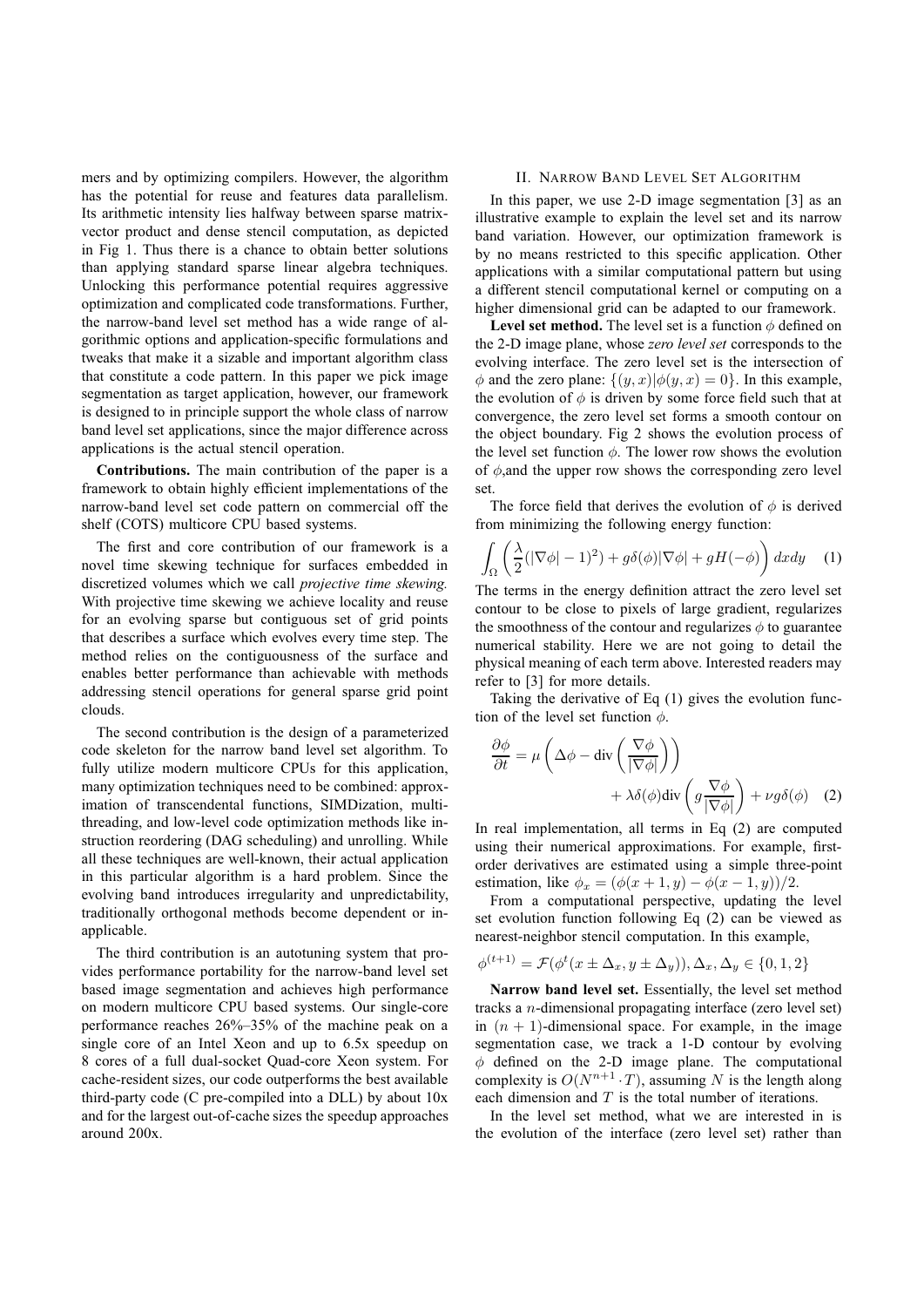

Figure 2. An example of level set evolution for image segmentation. First row shows evolution of the zero level set; second row shows evolution of the level set function.

the complete level set function. This leads to the lower complexity narrow band level set method, in which the computation is restricted to a narrow band around the zero level set.

The narrow band level set algorithm shown in Fig 3 has two basic components: 1) CompLS performs the stencil computation for all points in the narrow band following Eq (2), and 2) UpdateB rebuilds the band based on the current level set function  $\phi$ . Conceptually, we need to re-detect the zero level set given the updated  $\phi$ , and then construct a neighborhood region around the updated zero level set as the new band. More details of the computational model will be given in Section III.



Figure 3. The narrow band level set and its algorithm flow.

# III. BASIC IMPLEMENTATION

In this section we describe a basic implementation of the narrow band level set method and discuss implementation choices like data structures, PDE discretization, and algebraic simplifications. As discussed in Section II, the narrow band level set has two major components: stencil computation CompLS and band update UpdateB. The narrow band is a set of sparse pixels in the image and can be represented using a data structure similar to CSR (Compressed Sparse Row) format in the sparse matrix solver.Following the sparse matrix approach, we tile the band using tile size  $T_h \times T_w$ . Tiles included in the band are called active tiles. Similar to tiling in the sparse matrix solver, choosing the appropriate tile size can lead to better instruction level parallelism (ILP), register reuse, and save storage for the indices. Given that

band is represented in the tile granularity, the cost of both CompLS and UpdateB is closely related to the tile size.



Figure 4. Illustration of the band update process and data structures. Solid and dashed lines are the old zero level set and the updated one. Band is tiled using  $2 \times 2$  tile size.

**Level set evolution time-step.** In CompLS, we perform stencil computation on every pixel in the active tiles, following Eq (2). To compute Eq (2) at position  $(y, x)$ , we need to first compute a normal vector N at its nearest neighbors  $(y \pm 1, x \pm 1)$ . The normal vector is computed as

$$
N = [Nx, Ny] = \frac{[\phi_x, \phi_y]}{\sqrt{\phi_x^2 + \phi_y^2}}.
$$
\n(3)

Nx and Ny are  $x$  and  $y$  component of the normal vector N. Computing the normal vector is expensive. To save redundant computation, CompLS can be decomposed into two steps:

- 1) CompN step computes normal vector  $N=[Nx,Ny]$  for all pixels in the band following (3).
- 2) CompL step computes the updated level set function following (2).

After decomposition, CompN at  $(y, x)$  depends on  $\phi$  at  $(y \pm \phi)$  $1, x \pm 1$ , and CompL at  $(y, x)$  depends on  $\phi$  and normal vector N at  $(y \pm \Delta, x \pm \Delta)$ , where  $\Delta \in \{0, 1\}$ . Evaluating (2) is expensive and involves the evaluation of  $cos(x)$ . The whole stencil required to compute CompLS requires about 50 operations, including square root and cosine.

**Update of the narrow band.** In UpdateB, we need to check every point in the current band if it is a *crossing-point* using this condition:

$$
\phi(y-1,x)\cdot\phi(y+1,x)\leq 0 \text{ or } \phi(y,x-1)\cdot\phi(y,x+1)\leq 0
$$

The set of crossing-points form the new zero level set. Each crossing-point is expanded in four directions (up, down, left, right) of  $B_r$  pixels, whose union forms the updated band. This process is shown in Fig 4. To guarantee numerical stability, we need to do UpdateB once after every  $B<sub>r</sub>$  iterations of stencil computation. This ensures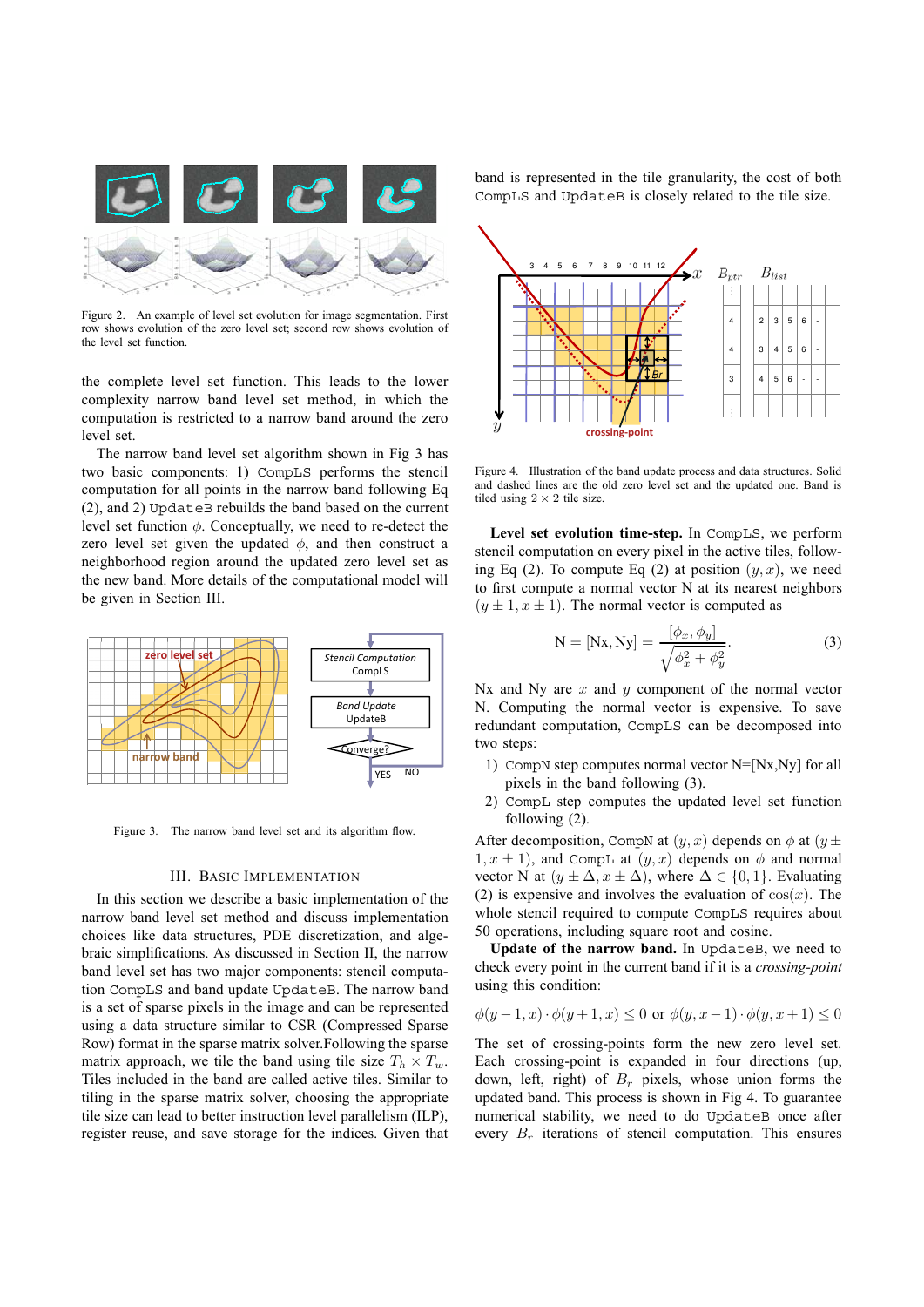newly generated crossing-points will not overstep the current band.

The data structure used for the band maintenance includes three arrays:  $B_I$ ,  $B_{ptr}$  and  $B_{list}$ . Assuming the image size is  $h \times w$ ,  $B_I$  is a 2D char array of size  $\frac{h \times w}{T_h \times T_w}$ , with each element taking 0/1, indicating if the tile is in the updated band.  $B_{ptr}$  is a 1D int array of size  $\frac{h}{T_h}$ , and  $B_{list}$  is a 2D int array of size  $\frac{h \times w}{T_h \times T_w}$ . Tiles in the narrow band are recorded using  $B_{ptr}$  and  $B_{list}$ , in a way similar to the CSR format. As shown in Fig 4,  $B_{list}[j]]$  records tile indices in each row,  $B_{ntr}$  tracks how many tiles there are in each row. Unlike the exact CSR, we do not re-organize  $\phi$  value on the sparse band into a continuous array. This is because the band is dynamically evolving, and the cost of re-organizing data is too high compared to its benefit. Instead,  $\phi$ , Nx and Ny are stored in separate 2D float arrays of size  $h \times w$ . UpdateB is also decomposed into two steps:

- 1) scatter step checks all points in the band. If a point is a crossing-point, then  $B_I$  is updated accordingly, by setting 1 for all tiles covered by the square neighborhood around the point. Here a tile is covered if at least one point in it is covered.
- 2) gather step rebuilds the new band by scanning  $B_I$ for entry of 1s, and updates  $B_{list}$  and  $B_{ptr}$  accordingly.

**Algorithmic trade-off.** There is a fundamental algorithmic tradeoff in the narrow band level set: the cost for CompLS and UpdateB. The tradeoff is controlled by band radius  $B_r$  and tile size  $T_h \times T_w$ . Increasing  $B_r$  leads to fewer band update passes because the band update is performed every  $B_r$  iterations, but higher computational cost because more pixels are computed. A similar relationship exists for the tile size: increasing the tile size reduces the cost of band updates because fewer tiles are needed to track the band, but the number of pixels in the band is increased. The best choice of  $B_r$ ,  $T_h$ , and  $T_w$  depends on the optimization level of CompLS and UpdateB and is best determined experimentally, e.g., through autotuning. The complete computation and band update process is summarized in the pseudo code in Fig. 5.

# IV. IN-CORE OPTIMIZATION

In this section we discuss the in-core optimization of the function evolution (CompLS) and band update step (UpdateB). The result of this section is highly efficient code for cache resident sizes, and we use the resulting code as kernels within memory optimization in Section V and multi-threading in Section VI.

# *A. In-core Stencil Optimizations*

Achieving high in-core performance for narrow-band level set stencil operation requires register tiling and SIMDization. approximation of a transcendental function, and instruction ordering in the basic tile.

```
//Computation part (CompLS)
for (int iter=0; iter<Br; iter++)
 for (int j=0; j<h/Th; j++)<br>for (int k=0; k<B ptr[j]; k++){do CompN for tile at (j, B_list[j][k]).}
for (int iter=0; iter<Br; iter++)
 for (int j=0; j<h/Th; j++)<br>for (int k=0; k<B_ptr[j]; k++){do CompL for tile at (j, B_list[j][k]).}
//Band update part (UpdateB)
//scatter
for (int j=0; j<h/Th; j++)
 for (int k=0; k<B_ptr[j]; k++){
  int i = B list[i][k];
   int y0 = \overline{j} * Th, x0 = i * Tw;<br>for (int y=y0; y < y0 + Th; y++)
    for (int x=x0; x<x0+Tw; x++){
    //check crossing-point
    if(phi[y][x-1]*phi[y][x+1]<=0 ||
       phi[y-1][x] *phi[y+1][x] <=0){
     int y_l = (y - Br) / Th, y_u = (y + Br) / Th;<br>
int x_l = (x - Br) / Tw, x_u = (x + Br) / Tw;
     for (\overline{\text{int}} ys=y_l; ys<=y_u; ys++)<br>
for (\text{int} xs=x_l; xs<=x_u; xs++)
        B I[ys][xs]=\overline{1};
}}}
//gather
for (int j=0; j<h/Th; j++)}
 int k=0;
 for (int i = 0; i < w/Tw; i++)if (B I[j][i]) B_list[j][k++] = i; }
 B_{\perp}ptr[\overline{j}] = k;
```
}

Figure 5. Pseudo code for the narrow band level set algorithm.

**Register tiling and SIMDization.** We use a small register tile of size  $t_h \times t_w$  in which we completely unroll the code and all further in-core optimizations are performed on the register tiles. Multiple register tiles may be constituting a band tile of size size  $T_h \times T_w$  used for tiling the band, i.e.,  $t_w$  divides  $T_w$  and  $t_h$  divides  $T_h$ . SSE instructions are 4way SIMD vector instructions and naturally imply a basic tile size that is a multiple of  $1\times 4$ . Register tiles must contain multiple SIMD tiles, thus 4 must divide  $t_w$ . Since the register tile is built from multiple of the basic SIMD register tiles, we trivially obtain SSE code for the stencil computation part by taking the scalar stencil code and replacing all operations with the corresponding SSE instructions for every basic SIMD register tile. When computation depends on the data not aligned to the 4-pixel boundary (for example, when computing the first-order derivatives), we use SIMD shuffle instructions.

**Approximate transcendental functions.** In CompL, notice there is a  $\delta(\phi)$  in Eq (2), which is the smoothed *dirichlet* function defined as

$$
\delta_{\epsilon}(\phi) = \begin{cases}\n0 & |\phi| > \epsilon \\
\frac{1}{2\epsilon} \left[1 + \cos(\frac{\pi \phi}{\epsilon})\right] & |\phi| < \epsilon\n\end{cases}
$$

We approximate  $\frac{1}{2} [1 + \cos(\pi x)]$  for  $x \in [-1, 1]$  by  $1 - x^2$ and thus replace a transcendental function costing hundreds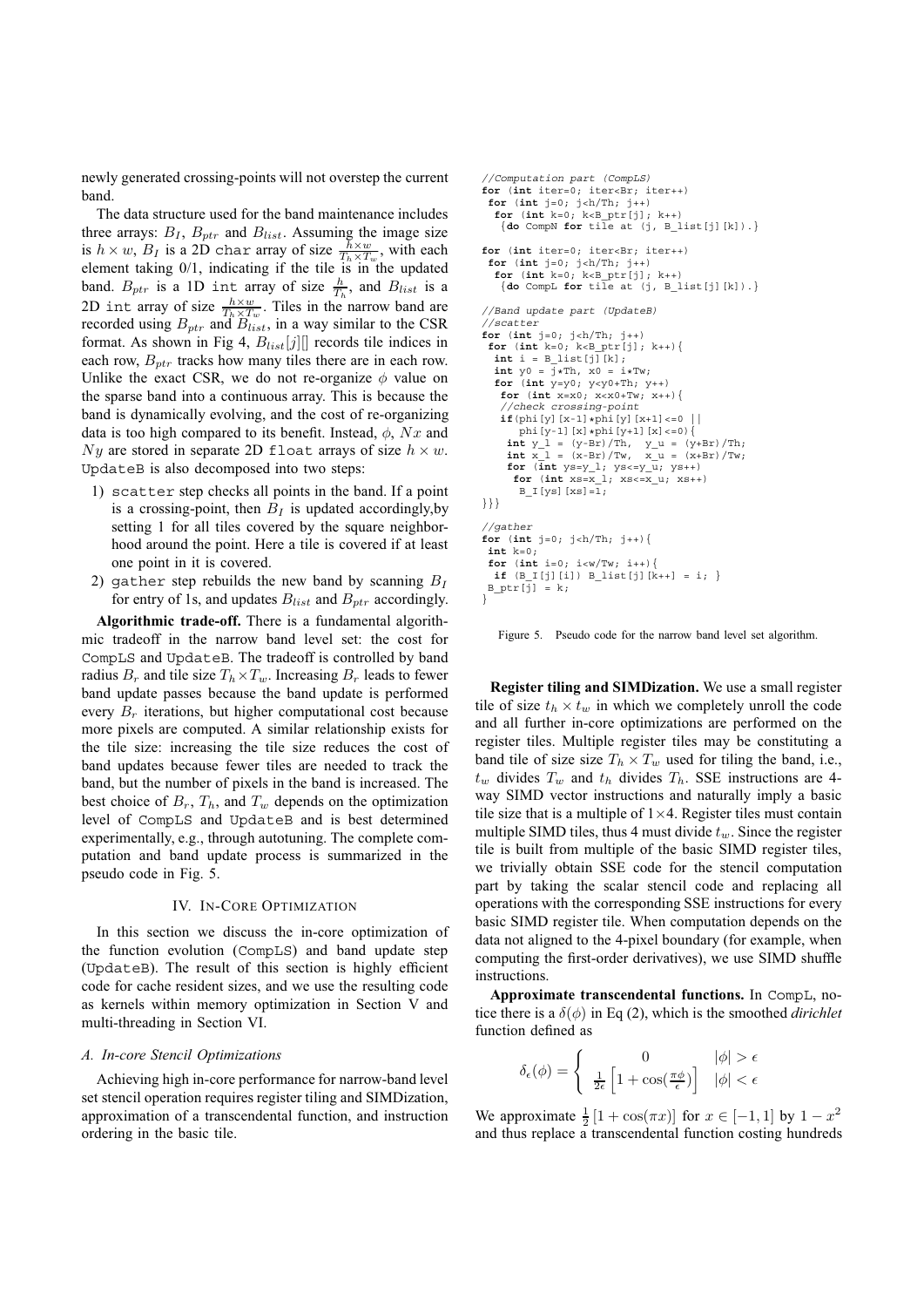of cycles by an addition and multiplication. In CompN, we compute an approximation of  $1/\sqrt{(u_x^2 + u_y^2)}$  in Eq (3) using the fast but low precision \_mm\_rsqrt\_ps (we do not use its result within the usual Newton Raphson iteration). Both approximations together yield slightly less accurate results per iteration (and thus more but cheaper iterations) but do improve the overall runtime and yield the same segmentation result.

**Instruction ordering.** The stencil that operates on every pixel in a tile performs the exactly same operation, and thus the same piece of code could be replicated for every pixel in a tile. We unroll the entire register tile and thus have a long basic block of  $t_w \times t_h$  many stencil code fragments that are glued together. The whole block is implemented in single static assignment (SSA) style, as Spiral and FFTW's program generators successfully do [4], [5].

Ideally the C compiler will optimize instruction scheduling and register allocation of the basic block for the best performance, regardless of the order of input instructions. However, we observe a large variance on performance when using different sequences of instructions that perform the same computation. Our solution is to build a stencil tile code generator that generates a set of C instruction sequences implementing the basic block and empirically find the best one, performing autotuning or super-optimization on the C instruction sequence. We observed up to 70% performance difference between the best and the worst input instruction sequences.

Our tile instruction sequence generator is implemented in Perl and takes the instruction sequence in the form of a directed acyclic graph (DAG) of a single stencil operation and the tile size as input parameter. It tries multiple DAG schedules and two cross-pixel scheduling schemes. Fig 6 shows a simple example to illustrate these two schemes. In the *replicate* scheme it picks a instruction sequence and simply replicates it for every pixel. This saves register spills, and varying the tile size produces different instruction sequences. The second scheme is *interleaving* in which the first instruction for each pixel is executed, followed by the second instruction for every pixel and so forth. Each pixel has its own instruction sequence to get better instruction mix and instruction level parallelism (ILP). In both schemes we perform common subexpression elimination in the code generator. While this only covers a small subset of all schedules for a full tile, it is sufficient to contain code for which the C compiler can produce a good basic block.

#### *B. Band Update Optimizations*

The band update process has two distinct phases (scatter and gather). Both phases perform only a few operations per pixel and have very short loops with data-dependent unpredictable control flow in the innermost loop. This is the worst case scenario for out-of-order processors with speculative execution as well as simple in-order processors.



Figure 6. Illustration of replicate and interleave ordering schemes for an unrolled basic tile of  $1 \times 2$  pixels. The two pixels use the same DAG ( $P_i$ .j means the  $j$ -th instruction of pixel  $i$ ). In the example, they share two inputs,  $P1.2 = \overline{P2.1}, P1.3 = \overline{P2.2}$ . We generate a set of instruction sequences for one pixel. The replicate scheme concatenates one sequence pixel by pixel; the interleave scheme mix two randomly chosen sequences of two pixels.

To remedy the problem we perform a specialized form of unrolling by generating a jump table that branches into automatically generated partially evaluated code snippets. This converts a short loop into hundreds of lines of code but substantially improves performance.



Figure 7. Code generation for band update.

**Scatter optimization.** The Scatter process searches for crossing-points of the level set function and updates  $B_I$ at the same time to mark up the neighborhood of crossing points to belong to the band. First we SIMDizes the search process and check a SIMD vector of pixels at a time. Using SSE instructions, we load the superpixels (SIMD vectors of pixels) up, down, left and right to the current pixel (m\_t, m d, m 1, m r). Next a vector comparison produces an integer pattern in 0–15, where groups of 4 bits each indicate if a pixel is a crossing-point or not, using the following SSE instructions.

```
m128 ud = mm\_xor_ps(m_u, m_d);__m128 lr = _mm_xor_ps(m_l, m_r);
int pattern = _mm_movemask_ps(_mm_or_ps(lr, ud));
```
The next step is to update the membership indicator for pixels being in the narrow band (stored in  $B<sub>I</sub>$ ). A simple implementation would just loop over all pixels, check if they are a crossing point, and if so mark up all their neighbors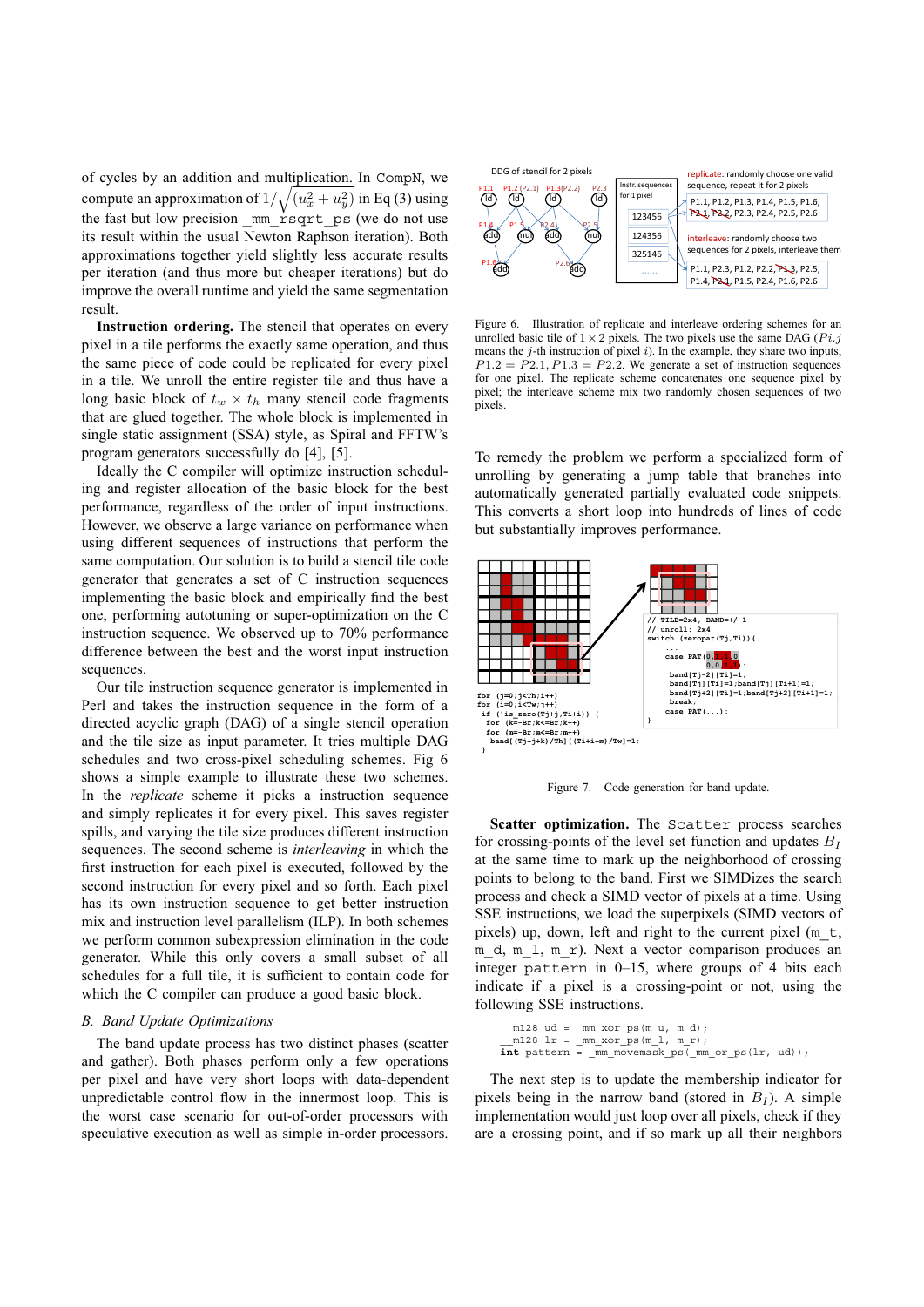

in the band radius as being part of the narrow band (see the code in Fig 7 left). This is highly inefficient. However, there are  $2^4 = 16$  possible patterns of crossing points in a 4-way vector and each of those results in a distinct pattern of updates that is known at compile time. We thus build a switch statement that implements all 16 versions as straight line code (unrolling all the small loops and pre-evaluating the if statement), and a switch statement that selects the correct code piece based on the vector result. An example for one zero-crossing pattern is shown in Fig 7, right.

**Gather optimization.** The gather builds up the new compact representation of the narrow band. It scans  $B_I$ for 1s, and collects the tile column indices into  $B_{list}$ . Performing SIMDization, we load 4 chars (data type int) or 16 chars (a SSE vector) each time, and build a big switch statement for each possible case of zero/one pattern the vector can hold  $(2^4 \text{ or } 2^{16} \text{ cases, respectively})$ . This is again a specialized form of unrolling requiring code generation and reduces load and branching overhead.

# V. PROJECTIVE TIME SKEWING

In this section we present our novel program transformation that provides reuse for stencil computation on a lower-dimensional surface that is embedded in a higherdimensional regular grid. This is a special case of sparse stencil computation, since the lower-dimensional surface is a contiguous manifold. Further, the method is optimized for evolving surfaces, i.e., the overhead of pixels being included or dropping out of the surface is low. We first review 1D time skewing, and then explain how we translate a stencil computation on a 1D surface embedded in a 2D grid into a 1D meta-stencil operation. Higher-dimensional projections can be done analogously. Finally, we discuss lower-level memory optimizations that are required to achieve high performance on a cache-based multicore CPU system.

**1D time skewing.** Time skewing is a general loop optimization technique that can effectively remove the memory bandwidth bottleneck or remove data dependency in the inner-most loop for data parallelism [6], [7]. We show an example 1D 3-point stencil in Fig 8. Every grid point at time  $t+1$  depends on itself and its both neighbors at time t. This produces few operations per data element and if done naively the whole data set is completely traversed at every time step. The result is a high memory bandwidth requirement and low arithmetic intensity, in particular if the whole data set does not fit into the cache.

Time skewing time-tiles the iteration and performs for a fixed set of grid points (4 in our example) multiple time steps (2 in our example) before moving to the next tile. The dependencies of the 3 point stencil (shown as arrows) require the tile to be rhomboid-shaped, and require a triangular initial tile. In this setup, no additional operations have to be performed. Intermediate results at every time step at the tile border need to be saved (blue grid points) so they can be reused by the neighboring tile or the next tile in the time direction. A tile is also called *polytope* and the generalization of time tiling and other similar loop transformations is formalized in the polyhedral framework [6], [7].



Figure 9. Projective time skewing for 1D surface embedded in a 2D image.

**Projective time skewing.** We now explain our projection from the sparse stencil operation on a 1D surface embedded in the 2D grid to a 1D dense meta-stencil operation. We assume a reasonably smooth 1D surface (curve), and a thin region of interest (the narrow band) around the curve is embedded into a regular 2D grid. The time direction is a third dimension, and in every time step on all points in the region of interest, a 2D stencil is applied. Further, we tile the 2D space in a way that fully covers the region of interest. This situation is depicted on the right side of Fig 9; the  $2 \times 2$ tiles are depicted in grey and the curve/narrow band in red.

We observe that there usually are a small number of tiles per row needed to cover the narrow band, given a typical relatively smooth curve that is not exactly horizontal. We collect all the tiles needed to cover the narrow band and project them to the left. In our example this leads to 5 stacks (one per row) of 1, 2, 3, 3, and 2 tiles each, as shown in the middle of Fig 9. We make each stack of tiles a meta-grid point in 1D. Each meta-grid point collects all the tiles needed to cover the narrow band in its respective row. Thus, the meta-grid points are of varying size. Performing all stencil operations in one row in the 2D space becomes a single meta-pixel stencil operation in the projected 1D space, depicted by the red arrows pointing a row up and down.

Abstracting the fact that we are facing meta-grid points and a meta-stencil operation, we have reduced the special 2D sparse case to a 1D dense case. This allows us to apply 1D time skewing to the projected 1D dense stencil, as shown on the left side of Fig 9. The meta-grid points labeled  $r_0$  to  $r_6$ are collecting multiple tiles for rows 0 to 6, respectively, and thus are drawn with varying width. We depict the rhomboid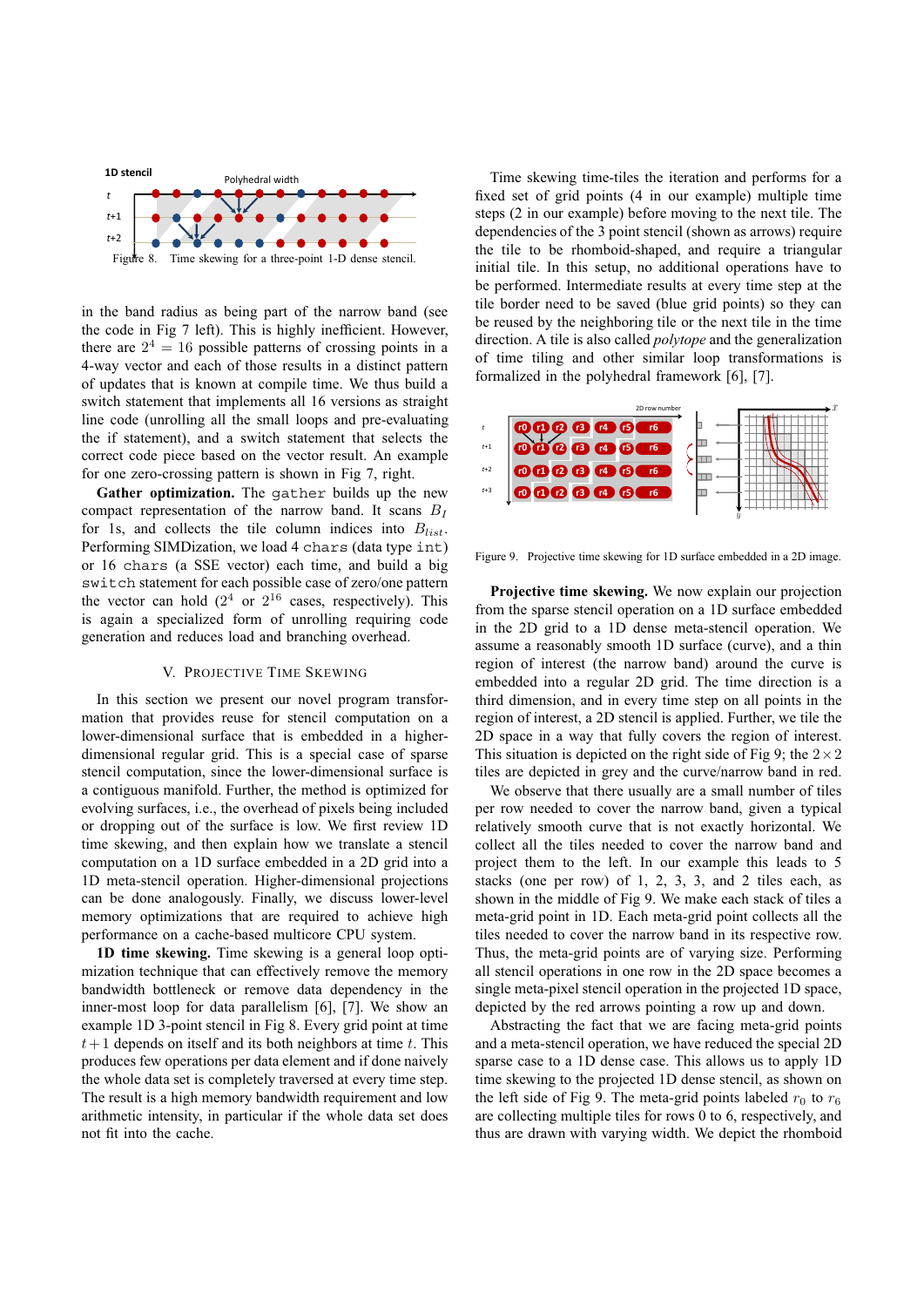1D time tiles in grey again, and they mirror the standard 1D case, except for the varying width of the meta-grid points. A meta-pixel has many more operations than a standard 1D stencil, and the level set stencil already has more operations than a standard stencil, so a single tiling step, relatively small tiles, and few time steps per tile are sufficient to make the stencil on the region of interest compute bound. For instance the central tile consists only of 2 rows per time step. The first time step collects 3  $2 \times 2$  tiles from row 4 and 2  $2 \times 2$ tiles from row 5. The full tile includes 19 grid points in the 2D space.

**Handling the evolving band.** Now let us consider the complication introduced by band evolution specific to the narrow band level set method. The narrow band needs to get updated every  $B_r$  iterations, therefore we need to incorporate band updates in the projective time skewing. This is done by rebuilding the band as far as possible with currently available information. With  $\phi$  known for rows  $j \in [j_s, j_e]$ , we have enough information to update  $B_I$ for row  $j \in [j_s + 1, j_e - 1]$ , and update  $B_{list}$  for rows  $j \in [j_s + \Delta_s, j_e - \Delta_s)$ , where  $\Delta_s = \lfloor \frac{B_r - 1}{T_h} \rfloor + 2$ . This is possible since a crossing-point in row j can only change  $B_I$ for rows  $j \in [j - \lfloor \frac{B_r - 1}{T_h} \rfloor - 1, j + \lfloor \frac{B_r - 1}{T_h} \rfloor + 1]$ . The content of sparse rows may change in the band update process, but continuity of the band evolution process guarantees that consecutive band positions have good overlap with each other.

**Implementation details.** The implementation overhead of the projective time skewing is low. All the index shifts in the projective time skewing can be pre-computed and defined as preprocessor macros. Below,  $P_h$  and  $P_w$  are the polytope height and width, and  $\Delta_p$  is the row index shifts between polytopes and  $\Delta_s$  is the band update index shift. Storage of  $B_I$  can be saved by using it in a cyclic way. Height of  $B_I$ can be reduced to  $\Delta_p + P_w + 2\Delta_s$ , which is the upper bound of the number of rows needed to be held at the same time.

With projective time skewing alone, we cannot completely hide the memory access penalty. Using large memory page size can almost completely remove the page miss penalty responsible for extra overhead. For some (2-power) image sizes appropriate padding is required. Projective time skewing together with these lower-level optimizations provides the ability to achieve near fully compute bound curve evolution. We summarize pseudo code for computing one polytope in the steady state in Fig 10.

**Analysis.** We now provide an analytical evidence that our approach is effective and for large enough cache size removes the memory bottleneck. We name all points in consecutive  $P_h$  iterations as one polyhedral segment. There are three segments: current segment, previous and next one. We assume perfect LRU cache replacement policy, and miss rate without polyhedral transform being  $M$ . There are two conditions under which cache miss rate is reduced: (I) when two consecutive polytopes can fit into cache, that is,

```
int Bcnt=Br;
for (int iter=0; iter<Ph; iter++){
 for (int j=js; j<je; j++) {CompN for tiles in row j;}
 js--; je--;
 for (int j=js; j<je; j++) {CompL for tiles in row j;}
 js--; je--;
 Bcnt--;
 if (Bcnt==0){
  for (int j=js; j<je; j++) {
   scatter: check crossing-point and update B_I.}
  for (int j=js-Delta_s+1; j<j=e-Delta_s+1; j++) {<br>gather: rebuild band by updating B_{p}tr and B_{p}list.}
  Bcnt=Br; js = js-Delta_s+1; je = je-Delta_s+1;
 }
}
//update js and je for the next polytope
js = je + Delta_p; je = js + Pw;
```
Figure 10. Band update for one polytope in steady state.

 $\Delta_p + 2P_w$  rows can fit, cache misses happen only on the polyhedral segment boundary, so total miss rate is roughly  $\frac{M}{P_h}$ ; (II) when condition I is false and  $P_w$  rows can fit, cache miss happens to nodes on polytope boundary. So total miss rate is roughly  $M(\frac{1}{P_h} + \frac{1}{P_w})$ . Given fixed cache size and parameters  $B_r, T_h, T_w$ , if condition (I) holds, miss rate decreases as  $P_h$  increases. When condition (II) holds, a low miss rate corresponds to relatively large  $P_w$  and  $P_h$ . When both conditions do not hold, the miss rate is high as if there is no time skewing, and the cache is too small. Further, the degree of data reuse is roughly proportional to the cache size, and therefore, when the cache size is big enough, cache misses will no longer be the bottleneck. We observe both effects in our experiments detailed in Section IX.

#### VI. MULTI-THREADING

To scale our single-core implementation to multiple threads, we employ the idea of [8] given its low communication cost, and tailor the original method to the narrow band setting. Our tailored variant provides load balancing and is robust to non-uniform memory (NUMA) found in multi-socket multicore systems and scales well to the 8 cores of our dual quad-core Xeon system.

**Software pipeline.** Our method schedules time tiles across multiple processors (note that this are tiles in the projected space), breaks every tile into prologue, steady state, and epilogue, and implements a software pipeline. This is shown in Fig 11. For two cores, the dependency between tiles is between the tile prologue on processor 2 and the epilogue of the neighboring tile on processor 1. Given a big enough steady state and an execution begin of both tiles roughly at the same time, the prologue on processor 2 is guaranteed to be finished before the epilogue on processor 1 needs its data. This scheme needs very little synchronization and scales well to many cores.

**Implementation details.** In our level set code, each core has a private  $B_I$  array as in the single-threaded case, and an additional buffer  $B_I'$  for processing the epilogue. When core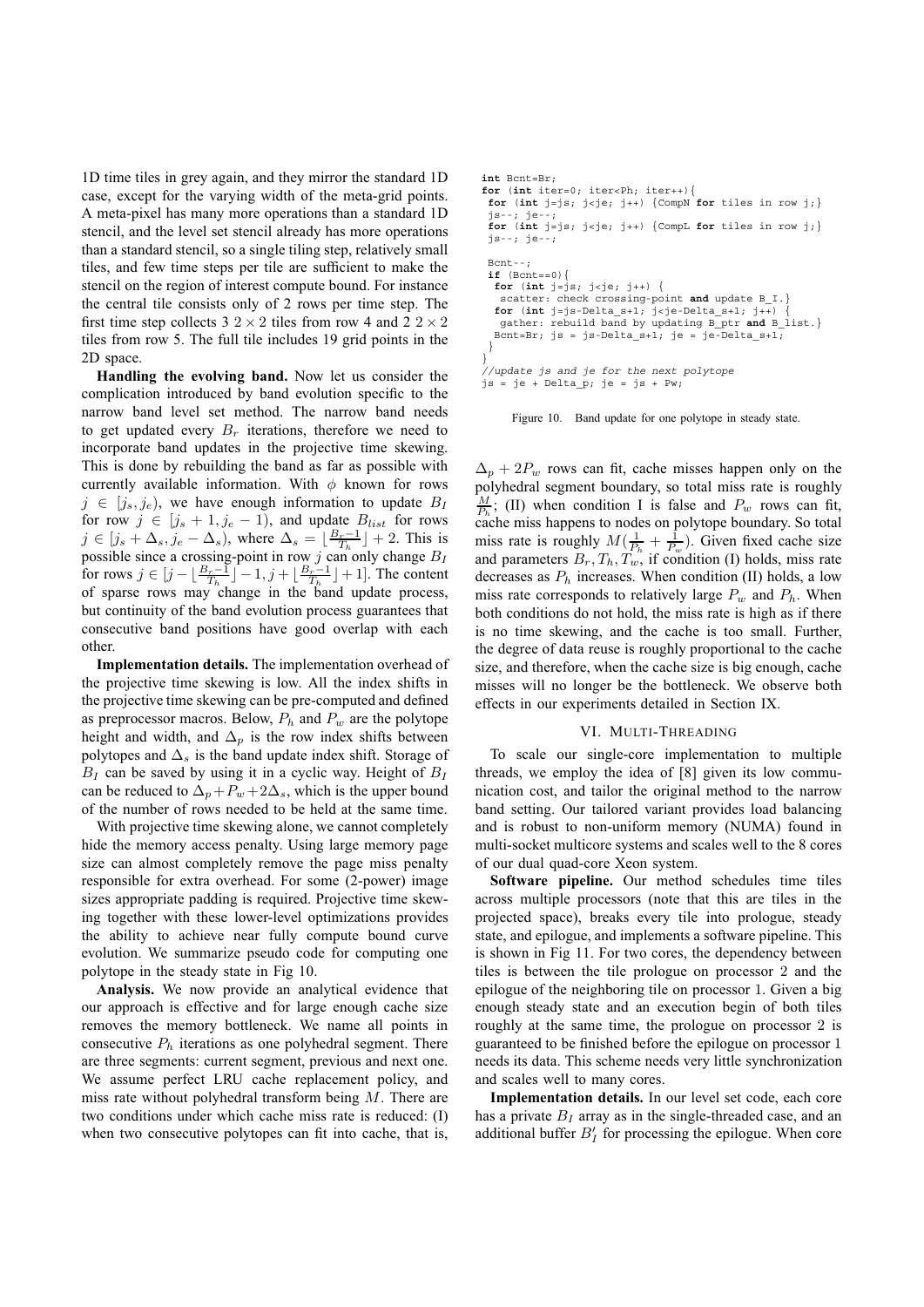

Figure 11. Parallelization on multicores Tiles are executed in a software pipeline that hides the latency of cross-core data transfer. Active computation is depicted in pink (core 1) and blue (core 2). The union of all pink shapes is core 1's tile, and all blue shapes constitute core 2's tile.

 $n + 1$  finishes its prologue, it will copy  $B_I$  information of shared rows to  $B_I'$  of core n. After this copying core  $n+1$ signal its ready state to core  $n$  and then core  $n$  executes its epilogue. This scheme is repeated on all cores. To balance the workload among the cores during the evolution process, after each band update we adjust the partition to guarantee the number of active tiles assigned to each core is roughly the same.

## VII. AUTOTUNING AND CODE GENERATION

We developed a fully parameterized code framework that implements and combines all the optimization methods described so far. The remaining problem is to identify good parameter values that lead to high performance on a given machine. Some of these parameters need code generation to obtain specialized code fragments based on the parameters.

**Autotuning.** Using an autotuning approach allows us to find good parameters automatically and provides performance portability, i.e., good performance across a range of machines. Good parameterizations depend on both algorithmic choices and the target architectures. The search space of our parameters is summarized in Table I. The primary tuning parameters are  $B_r$ ,  $T_h$ ,  $T_w$ ,  $P_h$  and  $P_w$ . Further options have only a Enable/Disable parameter or multiple choices (0, 1, and 2). Usually choosing Enable will not result in worse performance, however the parameters are handy to evaluate the impact of optimizations in isolation.

Since the search space is too big for exhaustive search, we use multiple iterations of the line search method. This standard search method in one step searches for the optimal choice of one parameter while fixing all other parameters, and within one iteration optimizes all parameters one at a time. Multiple iterations overcome the interdependence of

Table I SUMMARY OF OPTIMIZATIONS AND TUNING PARAMETERS

| Category                | Optimization                                   | Tunable parameter                                                         |
|-------------------------|------------------------------------------------|---------------------------------------------------------------------------|
| Fundamental<br>Tradeoff | tradeoff between<br>opt.<br>CompLS and UpdateB | $B_r \in (18), T_h \in$<br>$(18), T_w \in (4, 8, 16)$                     |
| In-core                 | SIMD                                           | Enable/Disable                                                            |
|                         | approx complex<br>arith-<br>metic              | Enable/Disable                                                            |
|                         | instr. ordering                                | Enable/Disable                                                            |
| Memory                  | polyhedral transform                           | Enable/Disable, $P_h$<br>$\epsilon$<br>$P_{hs}$ , $P_w \in P_{ws}$        |
|                         | padding                                        | Enable/Disable                                                            |
|                         | large page                                     | Enable/Disable                                                            |
| <b>Band Update</b>      | optimized scatter                              | $0$ (naïve)<br>1 (vec search)<br>2 (scatter by pattern)                   |
|                         | optimized gather                               | $0$ (naïve)<br>1 (load 4 chars per time)<br>2 (load 16 chars per<br>time) |

note:  $P_{h_8} = (2, 4, 8, 16, 24, 32, 48, 64, 80, 96, 128, 160, 192), P_{ws}$  $(2, 4, 8, 12, 16, 32)$ 

parameters and in our case we converge to good solutions usually after 2 to 3 iterations. We did not get stuck in local minima and thus did not investigate more powerful search methods.

**Code generation.** The autotuning requires the availability of code snippets for various parameter combinations, and these snippets need to be generated automatically as discussed in Section IV. Some parameters can be handled simple C preprocessor macros definition: for example, tile size  $T_h \times T_w$ , band radius  $B_r$ , polytope size  $P_h$ ,  $P_w$ , and index displacements in the projective time skewing.

However, other parameters involve more complicated code variants, for which we developed code generators using the Perl scripting language to automatically generate these code parts. Beyond code specialization, our code generators implement simple compiler optimization techniques like common subexpression elimination and are used to generate instruction sequences in the long basic block in the in-core optimization, and to enumerate all possible cases in the big jump table in the band update optimization. Only a code generator provides the flexibility to handle combinations and many values of parameters as summarized in Table I. It would be very time consuming to provide a sufficient set of code blocks covering enough parameter combinations to perform reasonable autotuning.

**Extension to other level set applications.** Our code framework can be generalized for other surface tracking applications beyond image segmentation. The main difference is that they use different stencil kernels or work on higher dimensional data. Replacing a stencil kernel only requires extending or replacing the stencil scheduling code generator,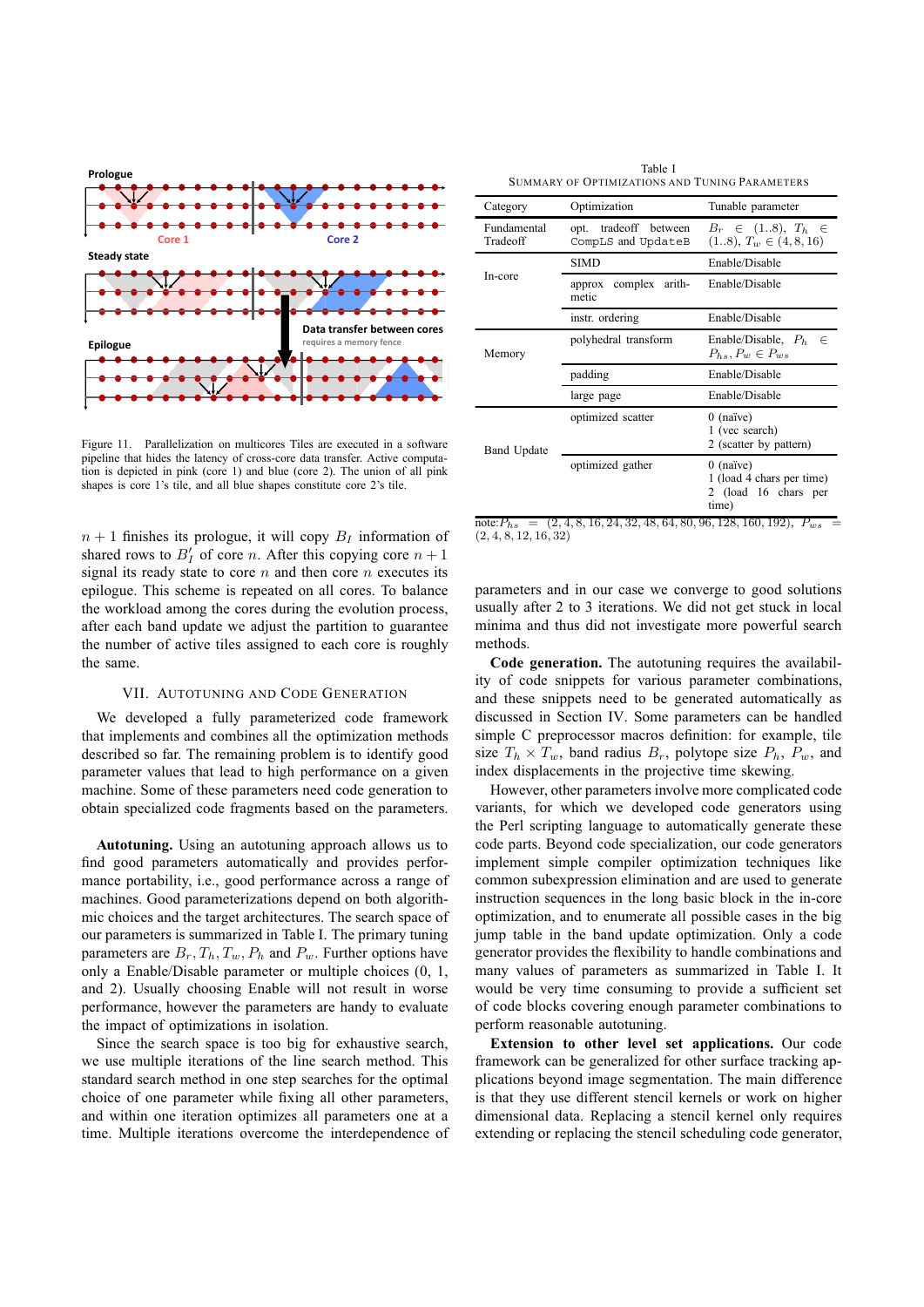which is a localized change and easy to accomplish. Our system can be extended to higher dimensional data, however, this requires additional effort in the projective time skewing part of the framework which is currently specialized to two dimensions.

# VIII. RELATED WORK

This work targets an algorithm that is conceptually between sparse linear algebra and dense stencil computation. It takes inspiration from approaches in these two domains, and further adds ideas from autotuning and program generation into one integrated framework that is taking advantage of the specifics of the narrow band level set method. The unique properties of the targeted algorithm requires novel instantiations and adaptations of known concepts since the added complexity from the evolving band does not allow direct application of the well-known methods discussed below.

**Stencils.** Dense stencil computation on multicores and time skewing is investigated [9], [10]. Polyhedral compilers targeting imperfectly nested loops are discussed in [6], [7], and improve locality for dense stencils [8]. Dense methods are not directly applicable for the sparse narrow band in level set.

**Sparse linear algebra.** Optimizations for sparse linear algebra usually focused on maximizing bandwidth utilization due to the low data reuse [11], [12]. Sparse tiling [13], [14] and cache blocking [15] are techniques to improve locality for unstructured grid. In both methods, they assume a large number of iterations is performed on a stationary irregular mesh graph. This assumption does not hold for the evolving narrow band in the level set method.

**Autotuning and program generation.** Library generators such as ATLAS [16], FFTW [5], OSKI [12], Spiral [4] have proven extraordinarily effective at generating code that matches the performance of hand-written code. These systems employ both autotuning concepts and utilize various levels of program generation and domain-specific compilers but do not support the level set method.

# IX. PERFORMANCE EVALUATION AND ANALYSIS

We examine the performance delivered by our framework on two Intel x86 multicore CPUs: a Intel dual-socket 2.8 GHz Xeon 5560 and a 1.6 GHz Atom N270. The two platforms represent two extremes on the power efficiency spectrum. They have a significant difference in the core microarchitecture, cache hierarchy, the number of hardware threads, peak flop rate and DRAM bandwidth, as summarized in Table II. All experiments are performed using the Intel C++ compiler 11.0 with best optimization flags.

**Baseline code.** Our baseline code for speedup is a straight-forward implementation of the pseudo code described in Section III. It is scalar single-threaded C code,

Table II SUMMARY OF HARDWARE PLATFORM FEATURES.

| Processor                                                                                                                                        | Intel Xeon 5560                                                                                   | Intel Atom N270                                                                              |
|--------------------------------------------------------------------------------------------------------------------------------------------------|---------------------------------------------------------------------------------------------------|----------------------------------------------------------------------------------------------|
| Microarchitecture<br>Type<br>Threads/core<br>Clock<br>Peak single precision<br>L1 D-cache<br>L <sub>2</sub> (private)<br>L <sub>3</sub> (shared) | Nehalem<br>superscalar OoO<br>2<br>$2.8$ GHz<br>$22.4 \text{ Gflop/s}$<br>32 kB<br>256 kB<br>8 MB | Atom<br>in-order<br>$\mathcal{L}$<br>$1.6$ GHz<br>$6.4 \text{ Gflop/s}$<br>$32$ kB<br>512 kB |
| System                                                                                                                                           | Dell T410                                                                                         | Atom N270                                                                                    |
| Cores/socket<br><b>Sockets</b><br>Peak single precision<br>DRAM size<br>DRAM BW                                                                  | 4<br>$\mathfrak{D}$<br>$179.2 \text{ Gflop/s}$<br>12GB<br>63.98 GB/s                              | $6.4 \text{ Gflop/s}$<br>1 GB<br>$4.26$ GB/s                                                 |

with tile size  $1 \times 1$  and  $B<sub>r</sub> = 1$ . We turn on all compiler auto-optimizations including high level optimization, SIMDization and auto-parallelization when measuring our base line.

**Comparison to third-party code.** The best publicly available code for comparison is the C code provided by Li. et at [3] in the form of a pre-compiled C program available as dynamic link library (DLL). Their code is close to a straight forward C implementation of the algorithm. While it is implemented in C the program is called through a Matlab interface. For the problem sizes we are considering, the invocation overhead of a C kernel from within Matlab should be negligible. Due to portability issues of the library file, we could only run their code on a Core 2 Extreme machine with 64-bit Windows Vista. We compared our C base line to their implementation on the same machine and measured a speedup of our scalar C code baseline over their code of about 1.3–2.0x when compiled using MS Visual Studio compiler 32-bit, and 2.0–3.0x when compiled with Intel C on 64-bit. This indicates that both their code and our base line code are of similar optimization grade, and our base line is comparable to the best available third-party code, both in implementation approaches and performance.

# *A. In-core Performance.*

Here evaluate the performance of our in-core optimizations as described in Section IV. We use a square image of a size that is cache resident for the last level cache on the respective machine.

**Stencil.** In CompN, a superpixel of  $1 \times 4$  pixels performs 4 vector ADD and 4 vector MUL, so theoretical peak is 1 cycle/pixel on Xeon, and 2 cycle/pixel on Atom. In CompL, a superpixel of  $1 \times 4$  pixels performs 14 vector ADD and 13 vector MUL, so theoretical peak is 3.5 cycle/pixel on Xeon, and 6.75 cycle/pixel on Atom. Using the best tile size, the CompLS kernel code runs at 50% of 22.4 Gflop/s machine peak on Xeon and 25% of 6.5 Gflop/s machine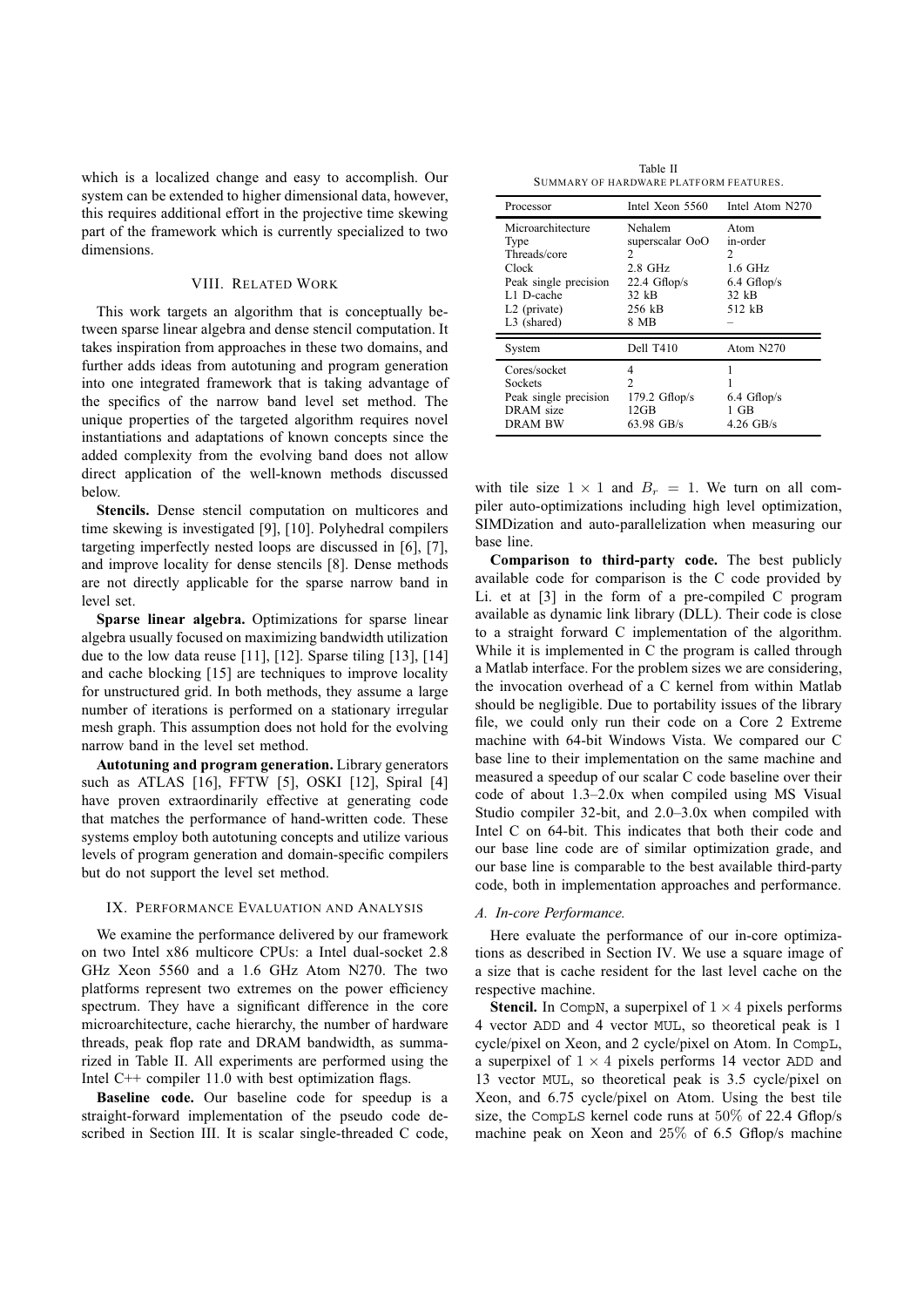

Figure 12. Computational rate of fully auto-tuned program on Atom and Xeon. Also show machine peak performance, stencil kernel performance, and baseline for comparison.

peak on Atom, which is good for such complicated stencil kernels. A higher fraction is delivered on Xeon because of its aggressive out-of-order core and more physical and architectural registers. This performance sets the upper limit for larger image sizes that do not fit into the cache.

**Band update.** It is difficult to characterize the code efficiency for UpdateB, because the main bodies of both scatter and gather consist of switch statements, which are highly unpredictable depending on the exact evolution pattern of the band. Here we report a lower bound by counting the total number of switch statement entries and memory writes, divided by CPU cycles. In scatter, executing an average case in the switch statement costs about 29 cycle, and writes to  $B_I$  takes about 13 cycle/write. In gather, the average case in the switch statement costs about 30 cycle/entry, and writes to  $B_{list}$  take about 23 cycle/write. The performance is most likely limited by the unpredictable control flow. On Atom, in scatter it takes on average 50 cycle per case and writes to  $B_I$  take about 10 cycle/write. In gather, it takes about 36 cycle/case, and writes to  $B_{list}$  takes 28 cycle/write.

#### *B. Memory Optimization*

Next we evaluate our memory optimizations including projective time skewing from Section V on a single core.



Figure 13. Speedup over scalar C code baseline on Atom and Xeon. Each point in the figure shows the performance with all optimizations so far. (Best view in color)

We use square image sizes varying from 64 to 8,192 (the input data is generated by scaling the example image in Fig 2) on both machines. 8,192 is a large out-of-cache size that is too big to be held in memory addressable by the TLB on the Xeon.

**Levelset evolution performance.** Fig 12 shows the computational rate in Gflop/s measured for the computation part (CompLS), which is about  $26\% - 35\%$  of the machine peak on Xeon, and 12%–20% on Atom for varying input sizes. On Xeon, the performance remains almost flat when image size grows out of cache size. This means the application is close to compute bound. On Atom, the performance degrades as the input cannot be held in cache, indicating a considerable penalty from cache misses. This is because the L2 (512K) on Atom limits the search space of the polytope size, so that the memory bottleneck can only be partially hidden. On both machines, the gap between the kernel performance and the real application performance for small image sizes is mainly caused by the overhead of the indirect memory access using the CSR format. We tested the kernel code using the CSR format for the complete image, and got almost the same performance as in the real application.

**Full program speedup.** Fig 13 shows speedup of the best auto-tuned single-core code over our C base line. We show the relative speedup over our baseline code by adding the optimizations in the order of in-core, memory, and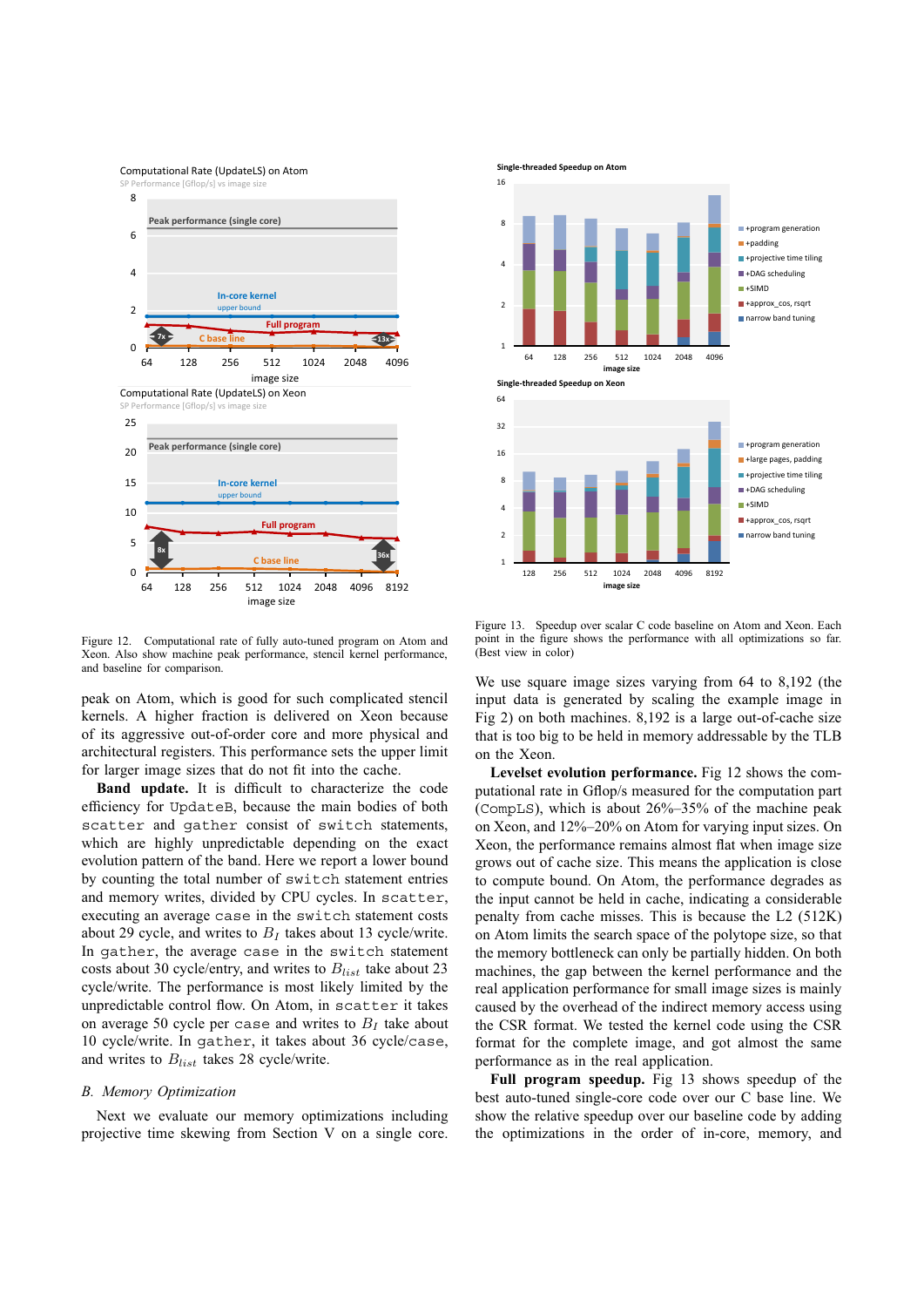

Figure 14. Performance (cycles/pixel) of CompL on fixed narrow band.

band update optimizations. For small image sizes fitting into the last level cache, in-core and band update optimizations are most effective, and for large image size, the memory level optimizations play an important role. We see a typical speedup around 8 on the Atom and on the Xeon for smaller sizes. Towards the larger sizes the memory optimizations show their impact and push the compound single core speedup to over 32 on the Xeon and around 14 on the Atom.

**Projective time skewing.** Fig 14 shows the result on Xeon assuming a fixed band. Performance severely decays without projective time skewing ("No Skewing"), and large pages only help moderately ("No Skewing, 2M pages"). After projective time skewing still, performance slowly decays as the image size grows, with a few bumps at certain image sizes ("Skewing, 4K pages"). With large pages ("Skewing, 2M pages") and additional padding ("Skewing, 2M, padding") the cycles/pixel finally performance stays stable across all image sizes, showing success.

**Autotuning gain.** To understand the benefits of autotuning, we compare against a reasonably good choice of the parameters:  $T_h \times T_w = 2 \times 4$ ,  $Br = 2$ ,  $P_h = \min(\frac{w}{64}, 48)$ , with all other optimizations enabled or set to the highest level wherever applicable. This is used as default across all problem sizes and on both machines. We compare these parameters to the best found separately for every problem size and machine. Autotuning on average improves performance by 12% on Xeon and 17% on Atom. The maximum gain is 25%on Xeon and 40% on the Atom. This shows that the most impact (factors of speedup) is derived from the careful development of the optimized code skeleton, and autotunig can further improve the performance to gain an extra edge (10s of  $%$  of speedup).

#### *C. Multicore Parallelization Result*

Next we evaluate the scaling across multiple cores on our multicore Xeon system. Fig 15 shows the speedup results; image sizes too small for parallelization are omitted. For very small image sizes, the synchronization overhead is relatively high, because each core has little work in the steady state. For medium image sizes, we observe close-



Figure 15. Parallelization (using 2, 4 and 8 cores) and compound speedup on Xeon.



Figure 16. Sensitivity of tuning parameters to input images. The number in the *i*-th row *i*-th column shows the relative slowdown of applying the best tuning parameters of image  $i$  to image  $j$  compared to using the best tuning parameters of image j.

to-linear speedup. Degradation happens when scaling from 4 cores (single-socket) to 8 cores (dual-socket) for large image sizes. This is because all L2 misses go through the main memory attached to the first socket, and this doubles the memory pressure compared to the single socket case. The compound speedup over our C baseline with all optimizations and multithreading on Xeon is also shown in Fig 15, ranging in 14–195x. The lower speedup numbers are obtained for small images and mainly due to in-core optimization, and the highest speedup numbers show the benefit of the largest sizes from both threading and projective time skewing on top of the in-core optimizations.

# *D. Sensitivity to Images*

Level set based image segmentation is a highly data dependent algorithm, and as last experiment we evaluate the sensitivity of our tuning parameters to various images. In Fig 16, we shows how sensitive the performance is to six different images on both Xeon and Atom. For each image, we perform the autotuning process to find out the optimal parameter. Then we cross-test the optimal tuning parameters found for one by using it for another image. Let  $T_{ji}$  be the runtime when applying the parameters of image  $i$  to image j. The number in j-th row  $i$ -th column shows  $\frac{T_{ji}}{T_{jj}}$ , which is the slowdown for image j when using the (less than optimal) parameter from image  $i$ . We found that the maximum slowdown is 1.49, and average slowdown is 1.03x across all scales and both machines. We see clear evidence that in level set based image segmentation the